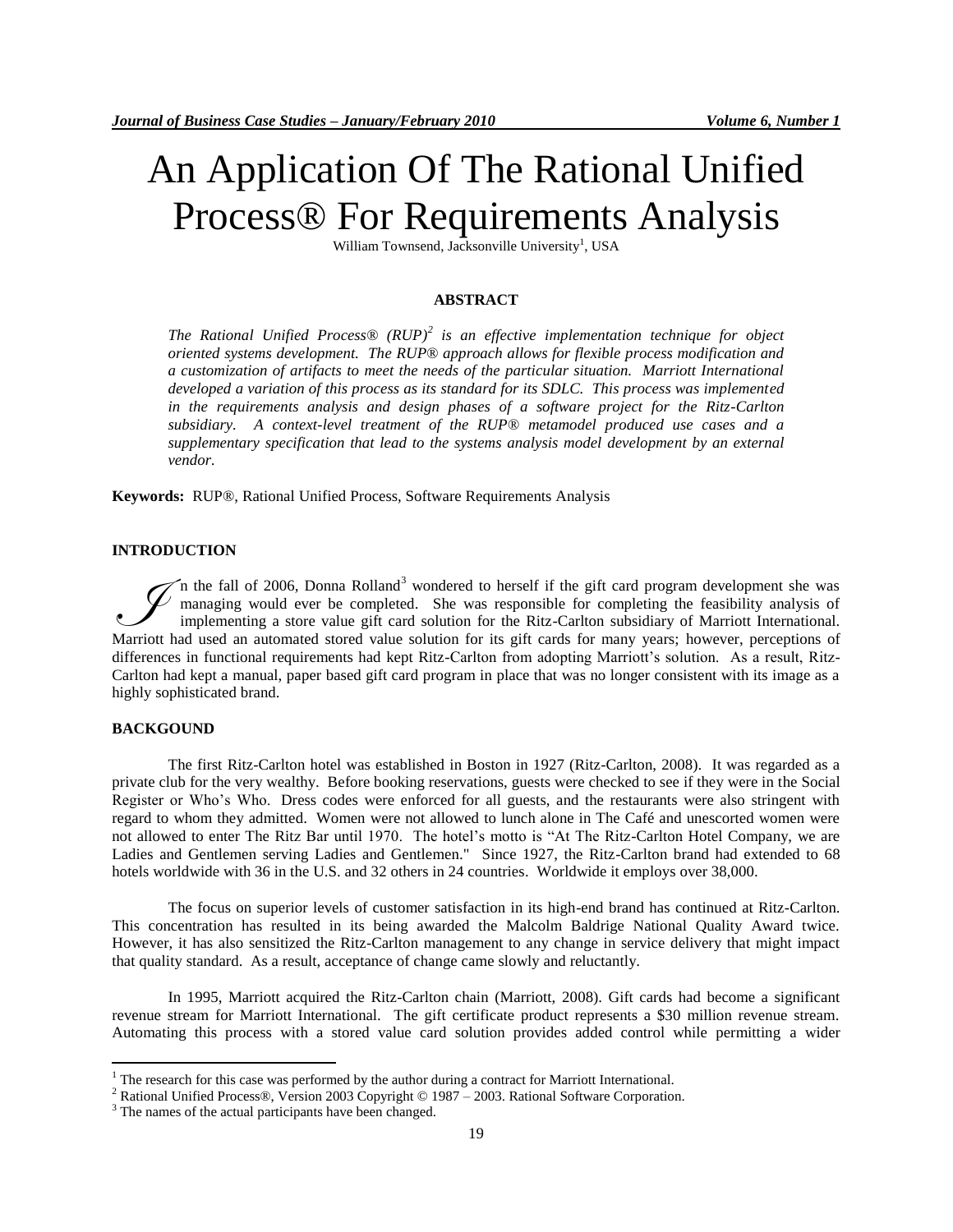marketing capability. The project would establish the requirements necessary for Ritz-Carlton to implement a stored value card solution and allow for the evaluation of vendor product offerings and costs.

The hotel and resort chain had implemented an automated system allowing for credit card type gift cards to be sold and redeemed for most of its hotel brands. The cards were widely available for purchase at hotel properties, retail outlets and online, and redeemable for rooms and services at Marriott locations worldwide. The automated gift cards provided Marriott daily sales, redemption and liability reporting for the product line by property. Detailed tracking of specific sales or redemptions could be provided for audit purposes. The Marriott gift cards could be redeemed for products and services at all of the 15 brands in the Marriott International group, except for the Ritz-Carlton hotel chain.

Donna Rolland worked on the original Project Request and Project Development Plan that were developed in the fall of 2006. These documents outlined the business case and budget for the Ritz-Carlton gift card program. These plans also specified the resources and schedule available to execute the requirements specification process. The most important aspect of these plans was their specification of the stakeholder groups necessary for successful completion of the specification. These stakeholders were solicited for their participation. The participants became organized as a Requirements Steering Committee that was actively involved in contributing functional and subject matter expertise and in reviewing the various process artifacts. Table 1 describes the stakeholder groups represented on the Requirements Steering Committee.

## **Table 1: Gift Card Project Steering Committee Participants**

Global Incentive and Gift Card Marketing IR Application Services – Finance IR Application Services – Property Systems Operations and Transformations IR Enterprise Security IR Shared Services Marriott Business Services MICROS/Fidelio (Marriott Vendor/Partner) MIFS Accounting Ritz-Carlton - Accounting Ritz-Carlton - IR Ritz-Carlton - Product and Brand Management Ritz-Carlton - Training Services Ritz-Carlton – Sales & Marketing

## **THE RUP® PROCESS**

The Rational Unified Process® (RUP) was originally developed by Rational Software in the 1990's. The process, now owned by IBM, is derived from several object-oriented software techniques, including Booch and Rumbaugh (IBM, 2009). It also incorporates the Boehm spiral iterative model techniques. It is designed to provide a "best practices" development framework for customization by software development organizations that can be a systematic and replicable process with several artifacts. RUP® maintains the customizable flexibility required to fit a variety of organizational and topical contexts. The principle constructs are roles, work products and tasks. The underlying model utilizes the Unified Modeling Language (UML) to represent the structure of the process (Leffingwell & Widrig, 2000; Canton, 2001, 2003; Kroll & Kruchten, 2004). UML was developed to unify various object-oriented process implementations into a single standardized representation technique (Jacobsen, 1992: Booch, et. al., 2005). Between 1989 and 1994 more than 50 modeling approaches were developed for implementing object-oriented techniques. The Object Management Group adopted UML as a graphical language standard in 1997 (Booch, 1999). The RUP® technique expands upon the characteristics of UML to unify a set of processes artifacts that assure consistency, reusability and process replicability. Figure 1 describes the requirements management process.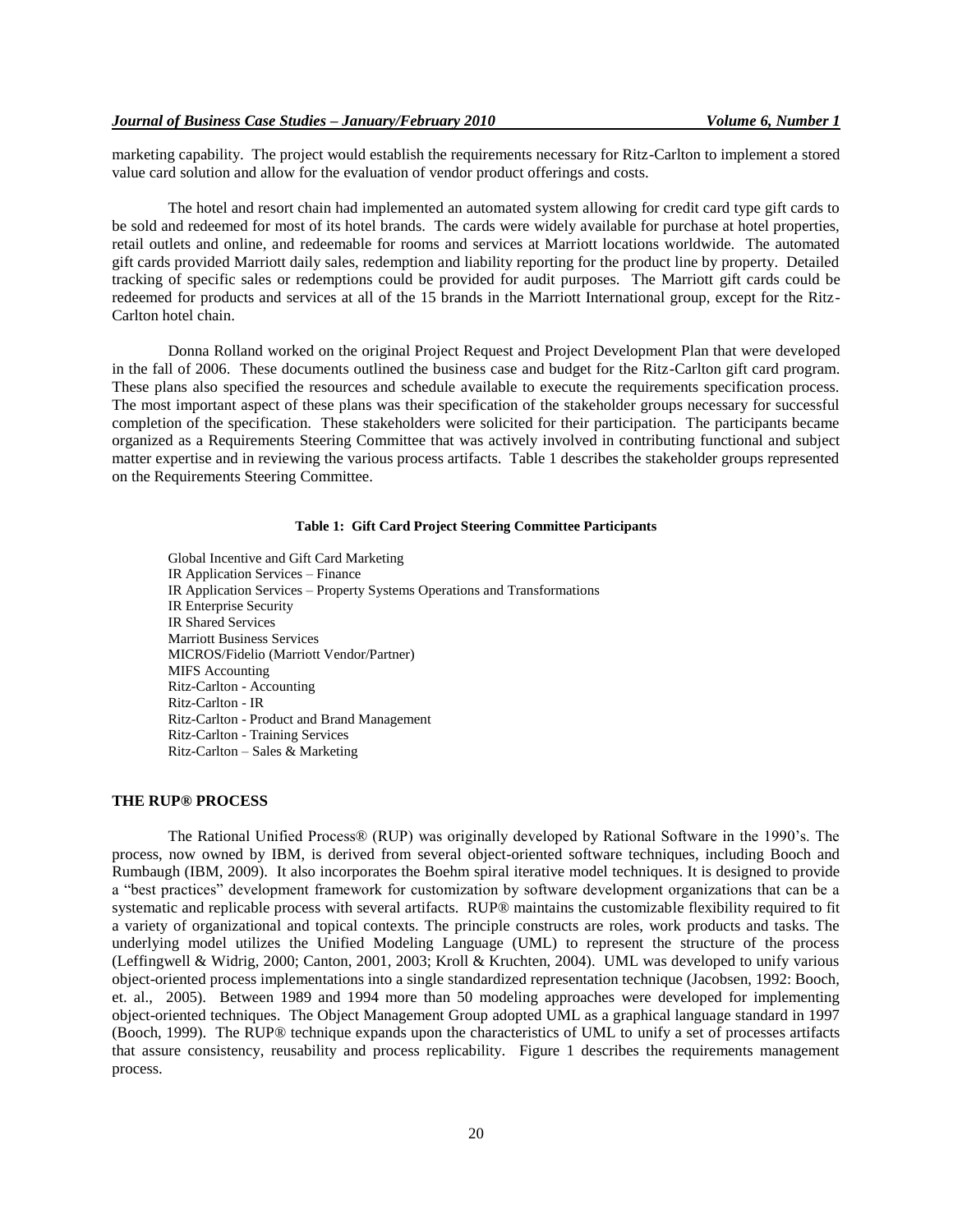

**Figure 1. The Requirements Management Process**

The RUP® The RUP® model is conducive to active incorporation of user requirements. The context level diagram provides an effective way to visualize requirements from the perspective of the actors upon that system (Jacobson, et. al., 1999). Inception and elaboration phases are followed by construction and transition phases

# **REQUIREMENTS PROCESS IMPLEMENTATION**

The requirements process implemented for the Ritz-Carlton gift card program followed the RUP® process closely. Initial artifacts involved producing the context level diagram that would be included in subsequent project documents. This diagram provided a visual confirmation to the stakeholders of the conceptual framework for the effort and an identification of the actors and use cases that will be specified in subsequent artifacts. The context diagram is shown in Figure 2.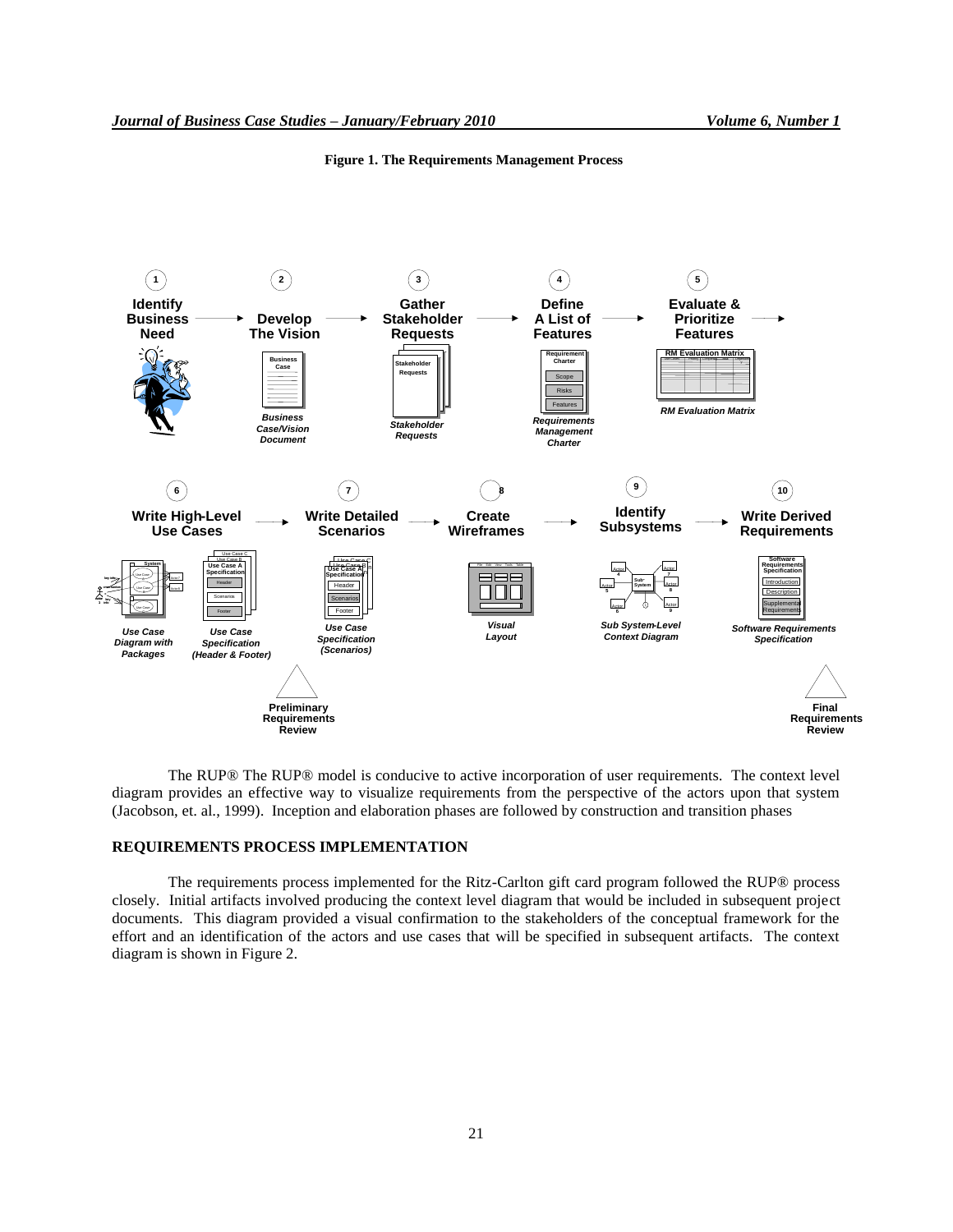

**Figure 2. Context Level Diagram**

Front Desk Clerk

Stakeholder participation occurred at several points during this project. Stakeholder requests were solicited during the requirements gathering and definition steps. The stakeholders were also involved in the review and revision process for the artifacts documenting those requests.

One of the principles of the RUP® architecture is the *separation of concerns* (Balmelli, et. al., 2006). This allows designers to deal with each set of stakeholder concerns independently. This was an important concern in the design of the Ritz-Carlton gift card requirements architecture. It was significant to the acceptance of the analysis for full consideration of all requirements constituencies.

Like most organizations that use the RUP® process, it was not adopted by Marriott as an "as-is" process. Rather, they were treated as a set of "best practices" which were modified to suit the Marriott environment and specific software development projects. Most often this resulted in the elimination of process elements and some artifacts to streamline the process.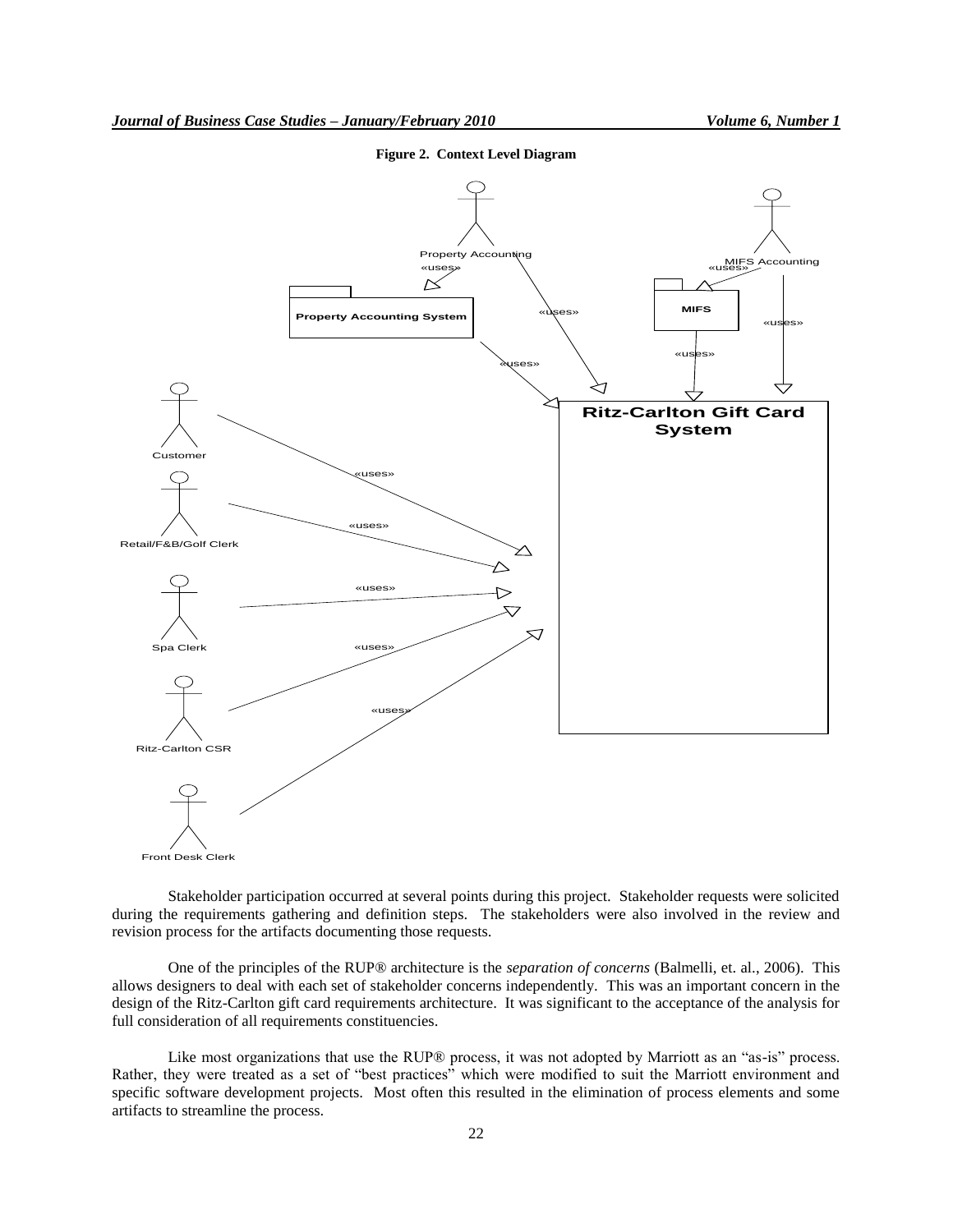## *Journal of Business Case Studies – January/February 2010 Volume 6, Number 1*

The current state definition diagram, developed as part of the RUP®, reflected a paper-based process for the generation and redemption of gift certificates. The certificates are sold at Ritz-Carlton hotel, restaurant and online locations and redeemed at Ritz-Carlton hotel, restaurant, retail, spa and golf locations. These certificates are not automated nor can balances be verified in real time. Tracking of gift certificates is limited to the sequence number assignment of a certificate to a specific property prior to its sale. No pre-established denomination is set.

A management consulting firm performed a preliminary requirements analysis and market survey. This firm surveyed the marketplace and identified 10 potential solution vendors. Each of these vendors was interviewed to establish the conformity to a preliminary set of technical and functional requirements and establish pricing structures. This preliminary set of screening requirements was general and categorical in nature and did not reflect formal requirements, but rather categories of requirements.

The set of requirements used in the survey were:

#### Technical Requirements

- Real time reporting
- Scalability
- Connectivity between remote locations and discrete centers within location such as restaurants, spas
- Platform- hardware, operating system, DBMS, Compatible with current system
- Architecture- open APIs and the latest XML, Java or web services
- Capacity- current and future volume/growth
- Security
- Ease of Use UI acceptable for remote users
- Support- adequate and maintenance available?
- License- reasonable costs for current and predicted volume growth, support requirements and future software upgrades
- POS systems integration beyond Micros
- Web integration and development
- Message formats and protocols
- Dynamic currency conversion
- Redeem and reload cards online
- Reporting: online reports, transaction history, reconciliation, and compensation information along with activation, redemption and expiration data.
- Conversion of old gift cards
- Software web-based or server based

## Functional requirements

- Gift Card Purchase and Activation
- Balance Inquiry
- Redemption
- Currency conversion
- Card Loading this section is exclusive to Gift Cards
- Error Handling
- Functional Architecture
- Flexibility and Agility

The requirements list used in the market survey were not a complete nor formally vetted list, but rather a subset of requirements that were used to identify potential vendors that had analogous products. The product of the market search was used for source identification purposes and not as a screening process for specific requirements.

A series of meetings with stakeholder groups were conducted to elicit requirements and to refine their specification. The project team then met to flesh out the implications of each requirement without evaluating how it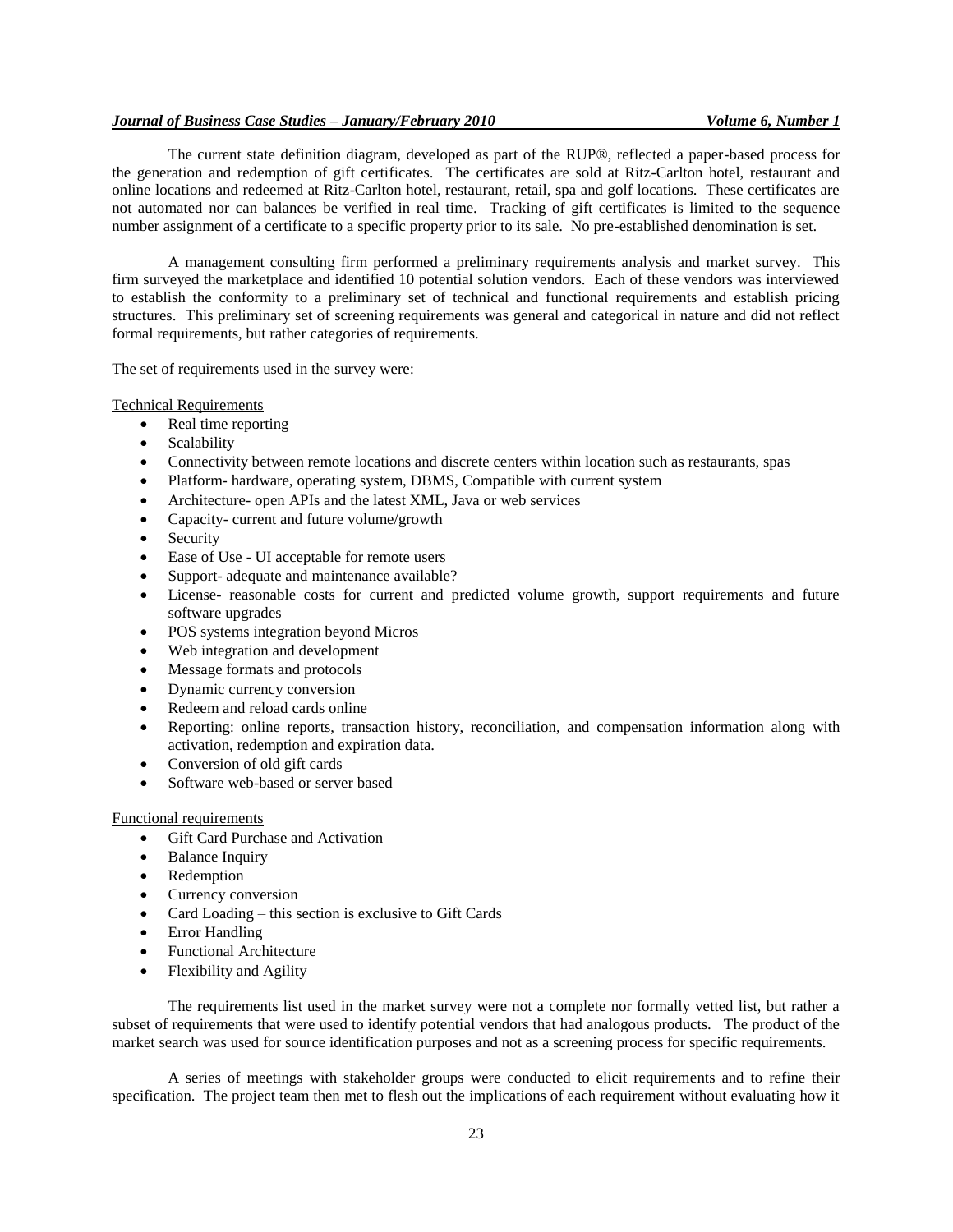is to be implemented. The project team then made an initial prioritization of the requirements into "Mandatory", "Preferred" and "Non-essential" categories and reviewed these with the sponsoring organization. A second set of meetings was then held with the stakeholder groups to assure the completeness of the requirements list and review the priority categorizations and underlying logic for initial classifications. Revisions were then performed to the requirements and priorities and a requirements traceability matrix begun to track each through the development process.

As a result of the requirements collection process and a definition of the roles of all of the actors in the system, use cases were developed. A use case is a sequence of events that describes the collaboration between the system and external actors to accomplish the goals of the system (Jacobsen, et. al., 1999; Balmelli, et. al., 2006;). The use case is a way to specify the behavior of the system and external entities in response to a specific set of stimuli. The use cases for the Ritz-Carlton gift card program involved the activities conducted by the various internal and external actors upon the proposed system. Business analysts familiar with the use case format and UML, constructed draft use cases. These artifacts were reviewed and revised with the review and input of the Steering Committee.

In addition to the functional requirements contained in the use cases, non-function, technical and architectural requirements needed to be memorialized in a system specification or supplemental specification. The Ritz-Carlton Gift Card program solution requirements reflecting the constraints of the Ritz-Carlton technical and applications architecture were captured in a Supplementary Specification. The Supplementary Specification also captured training needs, security, network interoperability and other parametric restrictions on possible solutions. These restrictions include the currently scheduled deployment of new systems and applications and the retirement of some existing architectural elements.

The formulation of the requirements did not presume a specific stored value card vendor solution. While the seamless implementation of any possible solution is important, the requirements will be driven by business, operational and administrative needs that may be met by a variety of vendors in various ways. The evaluation of those potential solutions will be performed in a subsequent project phase.

## **REQUIREMENTS PROCESS RESULTS**

The use of the RUP® process provided a smooth and effective requirements specification and documentation process that was conducted on a tight schedule and with limited resources. Marriott used a modified RUP® process tailored to its highly distributed software development environment. Sharepoint was used extensively to share and maintain process artifacts both within the project team and with external reviewers.

The Ritz-Carlton Gift Card System was conceived to work with existing hardware and software applications in order to provide an additional capability to already existing systems. Functional and non-functional requirements were captured from the stakeholders and crafted together into a set of documents that presented a clear and unequivocal set of specification for a vendor response. This set of specifications offered the possibility of vendor solutions that are specific and detailed enough for technical and cost responses.

Eleven use cases were produced, each covering the common functional activities of a set of actors. The use cases captured the functional requirements for the system. Each use case identified the primary and secondary actors involved, assumptions, triggering evens and post conditions. The basic flow of events covered in the use case was described, along with alternative flows, exception flows and extension points. The use case also contained a provision of the relevant business rules, GUI specification and other related information.

In addition, a supplementary specification was produced to capture the various non-functional system requirements for integration and interaction with existing systems, architecture and standards.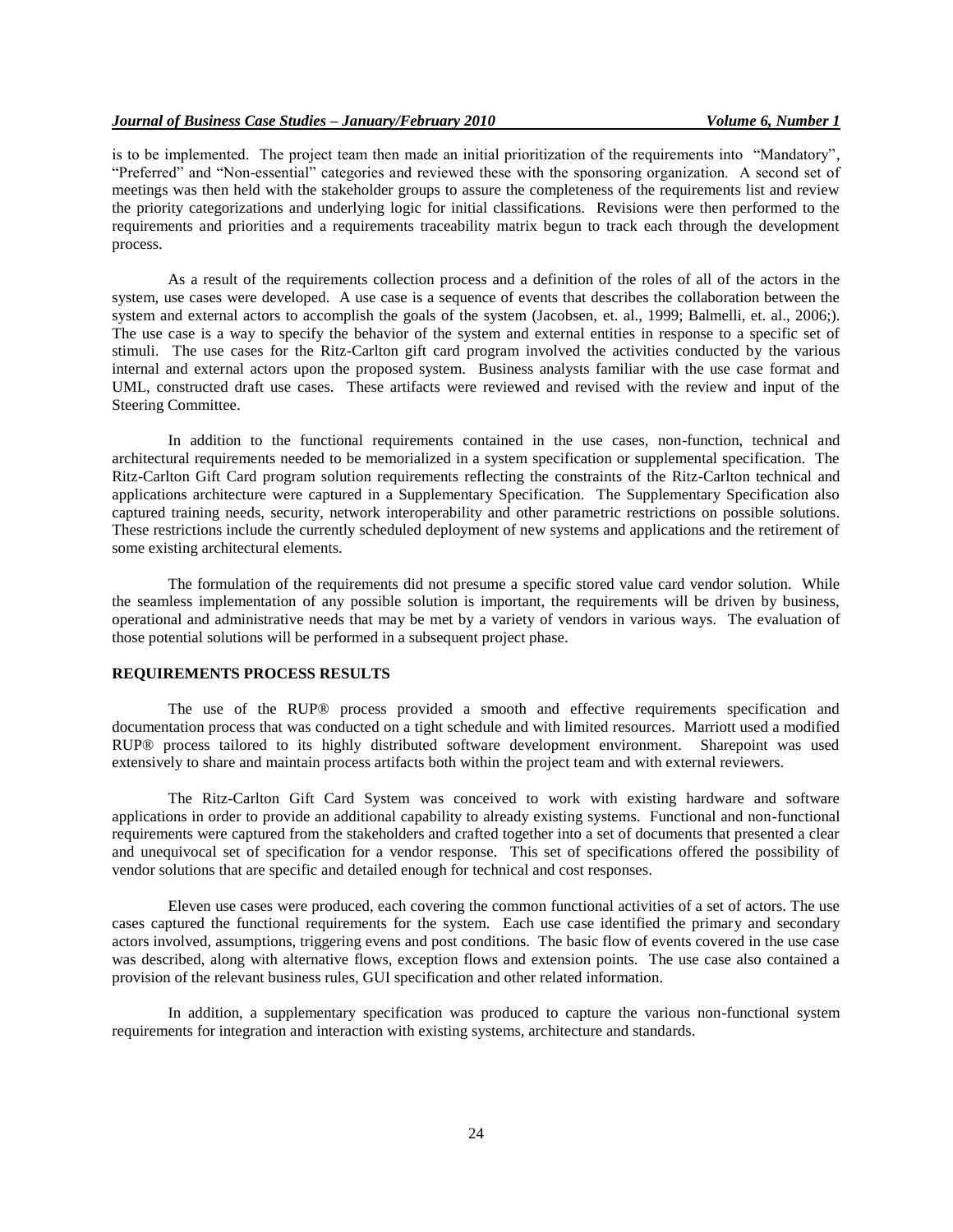# **CONCLUSION**

The Rational Unified Process serves as a replicable development system with process artifacts that allow for the communication and transfer of the development process between organizations. It is an effective process for system specification and translation of those specifications to third party developers.

The requirements process generated 62 requirements, 39 must haves, 15 desired and 8 postponed. Each of the 62 requirements identified were preserved and traced throughout the process through the use of a requirements traceability matrix in the Requirements Management Plan (RMP). This is an accepted implementation of RUP® traceability technique (Spence & Probasco, 1998). This artifact tracked the status evolution of each requirement and its incorporation into each of the documents leading to the systems design phase.

The process also produced a number of other artifacts:

- A Current State/Future State Process Diagram
- A Requirements Evaluation Matrix
- A Stakeholder Inventory
- Stakeholder Requests
- Use Case Specifications
- A Supplementary Specification containing non-functional requirements specifications.

A total of 11 use cases were generated encompassing all of the functional requirements in the "must have" and "desire" scope. The Supplementary Specification contained requirements and specifications for performance, security standards, network interoperability, usability, availability, technical architecture, training and support.

The use of the RUP® technique served as an effective and comprehensive method to conduct a requirements process. The formality and artifacts produced did a great deal to overcome reluctance in the stakeholder communities to accept the process results. It also served as the basis for transmittal of the requirements architecture to solution vendors for the systems analysis and design stages of the program. Finally, the process details allow for the effective management and acceptance testing formulations for products generated by this program.

## **AUTHOR INFORMATION**

**William Townsend** is a Visiting Assistant Professor of Management at Jacksonville University. He has taught and written on management topics for over 25 years. Prior to Jacksonville University, Dr. Townsend has taught at American University, George Washington University and the University of Maryland. He has also been the President and founder of Townsend & Company, a Washington, DC based consulting firm since 1978.

# **REFERENCES**

- 1. Balmelli, L., Brown, D., Cantor, M., Mott, M. (2006). "Model-driven systems development," *IBM Systems Journal*, 45 (3), 569-585.
- 2. Booch, G. (1999). "UML in action," *Communications of the ACM*, 42(10), 26-28.
- 3. Booch, G., Rumbaugh, J., and Jacobsen, I. (2005). *The Unified Modeling Language Users Guide*, 2nd Edition, Pearson Education, Inc, Upper Saddle River, NJ.
- 4. Cantor, M. (2003). "Rational unified process for systems engineering: Part 3 Requirements analysis and design," *The Rational Edge*, October.
- 5. Cantor, M. (2001). "The rational unified process for systems engineering 1.0," *The Rational Edge*, June.
- 6. IBM Corporation (2009). *Rational unified process*, [http://www-](http://www-01.ibm.com/software/awdtools/rup/index.html)
- [01.ibm.com/software/awdtools/rup/index.html,](http://www-01.ibm.com/software/awdtools/rup/index.html) accessed 1/2/2009. 7. Jacobson, I. (1992). *Object-oriented software engineering*. Reading, MA: Addison Wesley Professional.
- ISBN 0-201-54435.